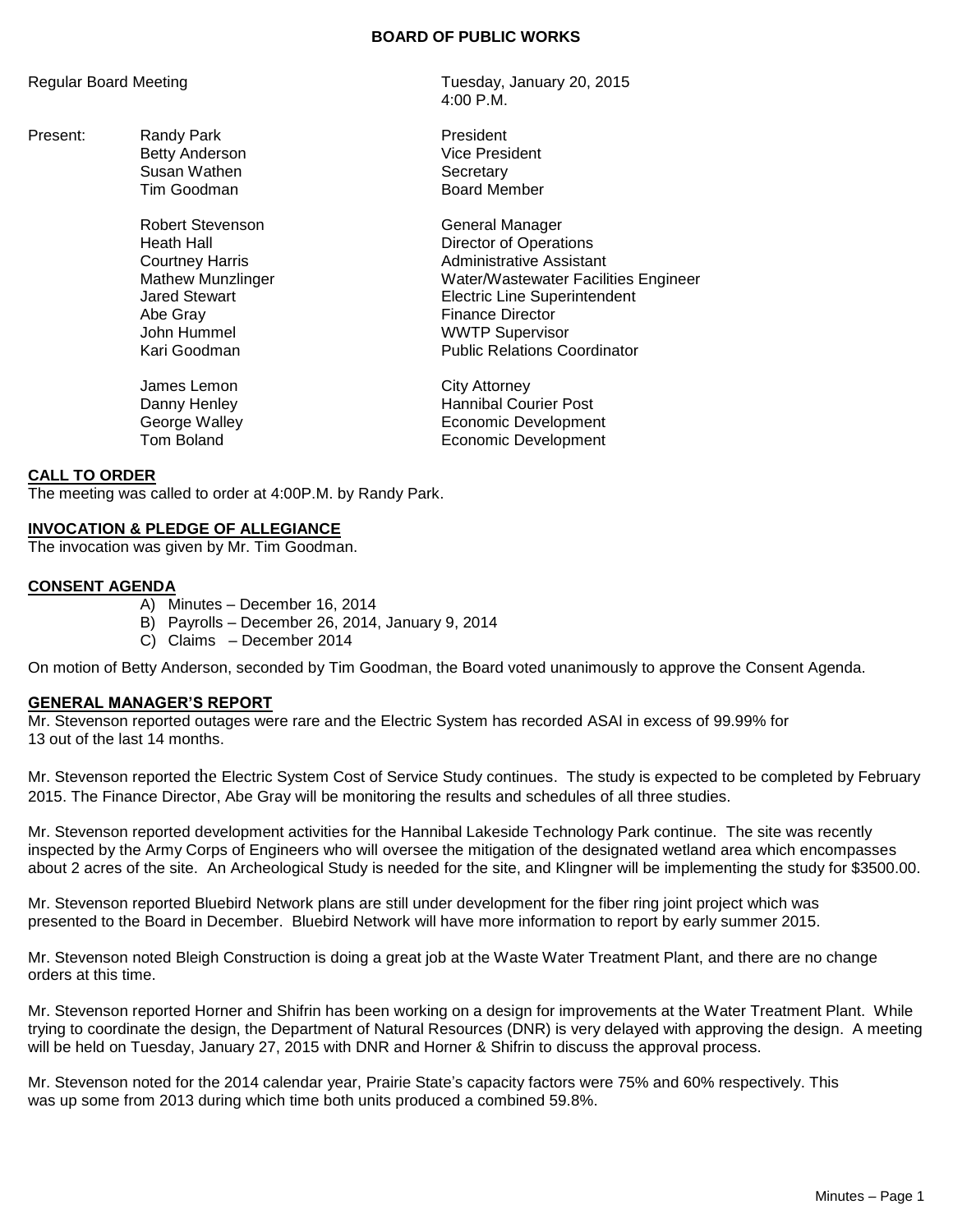Mr. Stevenson reported Anthony Steinman will be retiring from the Water Forman position effective January 30, 2015, and the retirement party will be held that day in the HBPW conference room. Mr. Steinman has been with the HBPW since 1981.

# **Public Relations**

Kari Goodman reported this year the HBPW is excited to participate in the Hannibal Street Department's Adopt-A-Block Program. This program helps beautify neighborhoods by partnering with local citizens and businesses to help care for and improve the appearance of sections of roadway.

Kari Goodman noted she will be working alongside Abraham Gray, Finance Director, to create HBPW's fiscal year 2015 Annual Report. The theme is "Building for the Future, "and the project will be completed by September 2015.

## **Operations Report**

Heath Hall reported there has been an agreement with the City of Hannibal's Street Department during snow removal this winter. The HBPW will be providing labor to assist with snow removal when the City requests assistance. In return, the Street Department is going to perform street repairs for the HBPW.

Heath Hall reported the Electric Department's availability rate is at 99.99%, and there were no outages for Surrey Hills during the month of December.

Heath Hall noted the Water Department repaired ten water leaks and one frozen meter during the month of December.

Heath Hall reported the Sewer Department had both Vactor trucks out to receive annual maintenance from the manufacturer's representative, and no major issues were found.

Heath Hall reported the Water Plant flood repairs continue. A design drawing for the large drain line was implemented, and the materials will be ordered soon. Installation is planned for Spring 2015 and will be completed by the HBPW Sewer Crew.

Heath Hall reported the IT Department has been working with Advanced Control Systems and Chuck Fessenger from BHM&G about possible upgrades to the SCADA system. The current equipment in the SCADA Department was purchased in 2004, and an upgrade is necessary at this time.

Heath Hall reported Matthew Jones, in the IT Department has drafted a policy for the testing of electric meters and drafts for remote meter disconnect. The policy will be brought to the Board for approval when completed.

## **FINANCIAL REPORT**

Abe Gray presented the Board with the financial results for the month of December.

## **PROJECTS REPORT**

Mathew Munzlinger presented the Board with an updated progress report of ongoing projects. This includes projects from the Water System and Water Treatment Plant, as well as the Sewer System and Wastewater Treatment Plant. Mr. Munzlinger noted the progress of these projects and studies is acceptable and will continue as weather permits.

On motion of Susan Wathen, seconded by Betty Anderson, the Board voted unanimously to approve the Regular Reports.

## **NEW BUSINESS**

Mr. Stevenson presented the Hannibal Lakeside Technology Park Restrictive Covenants to the Board. Due to the location of the certified site, there may be certain items to restrict around the Business Park area. Mr. Stevenson noted the EDC Board and the City Manager developed the covenants and he is recommending approval of these covenants by both the HBPW and the EDC prior to submittal to the City Council.

On motion of Betty Anderson, seconded by Tim Goodman, the Board voted unanimously to approve the Hannibal Lakeside Technology Park Restrictive Covenants.

Mr. Stevenson reported the HBPW is allowed by the bylaws of the NEMO EDC to have three seats on the Board of Directors. At this time, Mr. Stevenson and Matthew Munzlinger hold seats on the Board, and he is recommending that Kari Goodman, Public Relations Director take the third seat to serve on the NEMO EDC Board.

On motion of Susan Wathen, seconded by Betty Anderson, the Board voted unanimously to approve the appointment of Kari Goodman to the NEMO Economic Development Council.